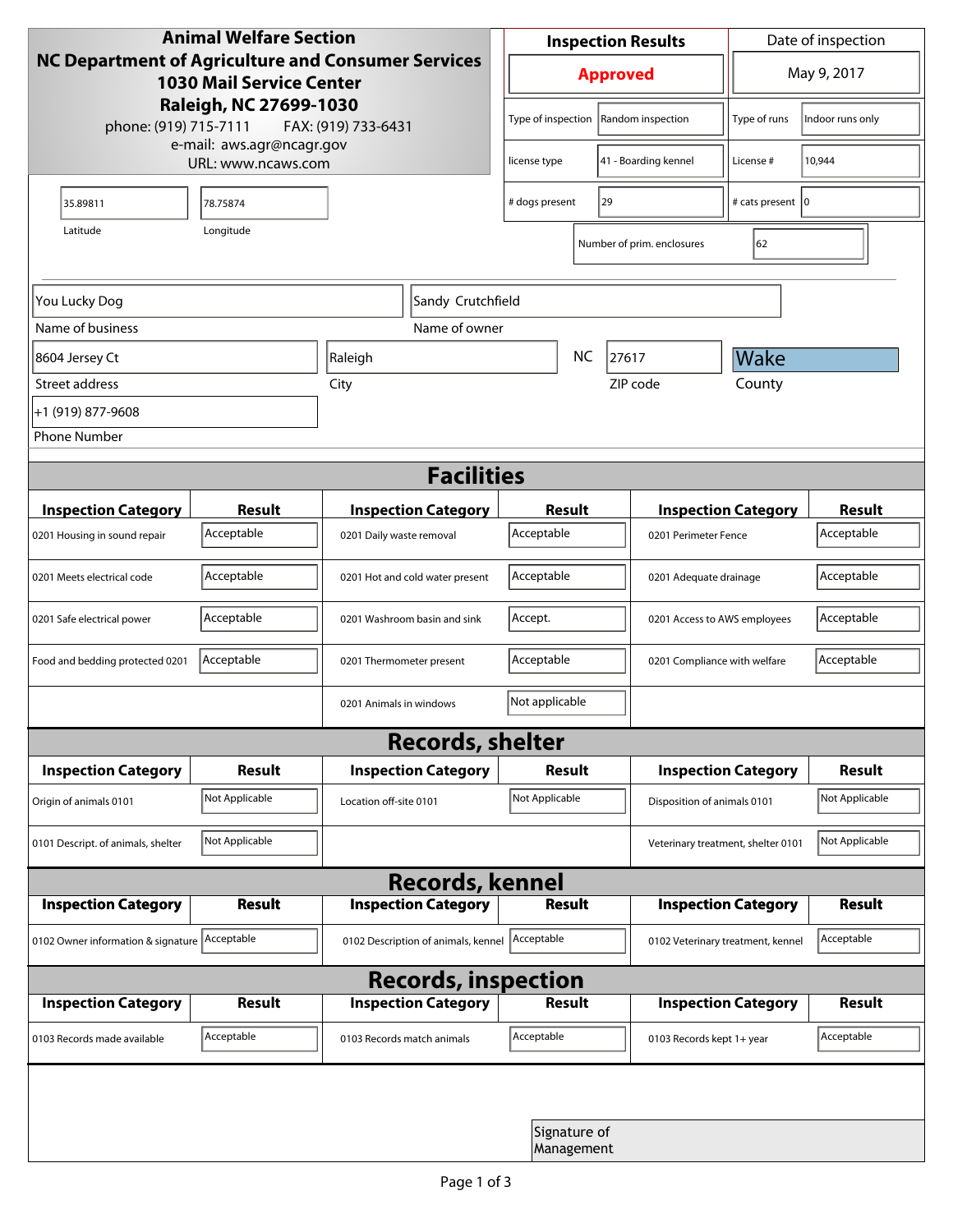| <b>Animal Welfare Section, NCDA&amp;CS</b><br>Inspection Report, continued |                 |                                                             | <b>Inspection Results</b>  |                                    | Date of inspection |                |  |  |  |
|----------------------------------------------------------------------------|-----------------|-------------------------------------------------------------|----------------------------|------------------------------------|--------------------|----------------|--|--|--|
|                                                                            | <b>Approved</b> |                                                             | May 9, 2017                |                                    |                    |                |  |  |  |
|                                                                            |                 |                                                             |                            |                                    |                    | <b>NC</b>      |  |  |  |
| You Lucky Dog                                                              |                 | Sandy Crutchfield                                           |                            | Raleigh                            |                    |                |  |  |  |
| <b>Indoor facilities</b>                                                   |                 |                                                             |                            |                                    |                    |                |  |  |  |
| <b>Inspection Category</b>                                                 | Result          | <b>Inspection Category</b>                                  | Result                     | <b>Inspection Category</b>         |                    | Result         |  |  |  |
| 0202 Ambient temperature, indoor                                           | Acceptable      | 0202 Ventilation, indoor                                    | Acceptable                 | 0202 Lighting, indoor              |                    | Acceptable     |  |  |  |
| 0202 Imperv./Sanitary surf., indoor                                        | Acceptable      | 0202 Drainage, indoor                                       | Acceptable                 |                                    |                    |                |  |  |  |
| <b>Outdoor facilities</b>                                                  |                 |                                                             |                            |                                    |                    |                |  |  |  |
| <b>Inspection Category</b>                                                 | Result          | <b>Inspection Category</b>                                  | <b>Result</b>              | <b>Inspection Category</b>         |                    | Result         |  |  |  |
| 0203 Impervious surfaces, outdoor                                          | Acceptable      | 0203 Housing, 1 per animal                                  | Acceptable                 | 0203 Protection from elements      |                    | Acceptable     |  |  |  |
| 0203 Owner advised, outdoor                                                | Acceptable      | 0203 Drainage, outdoor                                      | Acceptable                 |                                    |                    |                |  |  |  |
| <b>Primary enclosures</b>                                                  |                 |                                                             |                            |                                    |                    |                |  |  |  |
| <b>Inspection Category</b>                                                 | Result          | <b>Inspection Category</b>                                  | Result                     | <b>Inspection Category</b>         |                    | <b>Result</b>  |  |  |  |
| 0204 Drainage prev. cross contam.                                          | Acceptable      | 0204 Fence height >= 5 feet                                 | Acceptable                 | 0204 1:10 ratio, person: human     |                    | Acceptable     |  |  |  |
| 0204 Surf. impervious to moisture                                          | Acceptable      | 0204 Enclosure is escape proof                              | Acceptable                 | 0204 Cats, $>=$ 4 sq. ft. / adult  |                    | Acceptable     |  |  |  |
| 0204 Prevent contact with wood                                             | Acceptable      | 0204 Solid resting surface                                  | Acceptable                 | 0204 Cats, $<= 12$ / enclosure     |                    | Acceptable     |  |  |  |
| 0204 Enclosures in sound repair                                            | Acceptable      | 0204 Cats, raised resting surface                           | Acceptable                 | 0204 Cats, 1 litter pan / 3 adults |                    | Acceptable     |  |  |  |
| 0204 Size of enclosure                                                     | Acceptable      | 0204 Dogs, supervision if > 4                               | Acceptable                 |                                    |                    |                |  |  |  |
|                                                                            |                 | <b>Feeding</b>                                              |                            |                                    |                    |                |  |  |  |
| <b>Inspection Category</b>                                                 | <b>Result</b>   | <b>Inspection Category</b>                                  | <b>Result</b>              | <b>Inspection Category</b>         |                    | <b>Result</b>  |  |  |  |
| 0205 Feeding, 1x / day, adult                                              | Acceptable      | 0205 Feeding, 1 bowl / adult                                | Acceptable                 | 0205 Feeding, commercial food      |                    | Acceptable     |  |  |  |
| 0205 Feeding, bowl in good repair                                          | Acceptable      | 0205 Feeding, quality food                                  | Acceptable                 | 0205 Feeding, bowl is protected    |                    | Acceptable     |  |  |  |
| 0205 Feeding, 2x / day, young                                              | Acceptable      |                                                             |                            |                                    |                    |                |  |  |  |
|                                                                            |                 | <b>Watering</b>                                             |                            |                                    |                    |                |  |  |  |
| <b>Inspection Category</b>                                                 | <b>Result</b>   | <b>Inspection Category</b>                                  | <b>Result</b>              |                                    |                    |                |  |  |  |
| 0206 Watering, continuous access                                           | Acceptable      | 0206 Watering, bowl in good repair                          | Acceptable                 |                                    |                    |                |  |  |  |
|                                                                            |                 | <b>Sanitation/Employees/Classification &amp; Separation</b> |                            |                                    |                    |                |  |  |  |
| <b>Inspection Category</b>                                                 | <b>Result</b>   | <b>Inspection Category</b>                                  | Result                     | <b>Inspection Category</b>         |                    | <b>Result</b>  |  |  |  |
| 0207 Waste removal 2x / day                                                | Acceptable      | 0207 Grounds overgrown                                      | Acceptable                 | 0207 Young given social interact.  |                    | Not Applicable |  |  |  |
| 0207 Animals removed while clean                                           | Acceptable      | 0207 Pest Control                                           | Acceptable                 | 0207 Species separated             |                    | Acceptable     |  |  |  |
|                                                                            |                 |                                                             | Signature of<br>Management |                                    |                    |                |  |  |  |